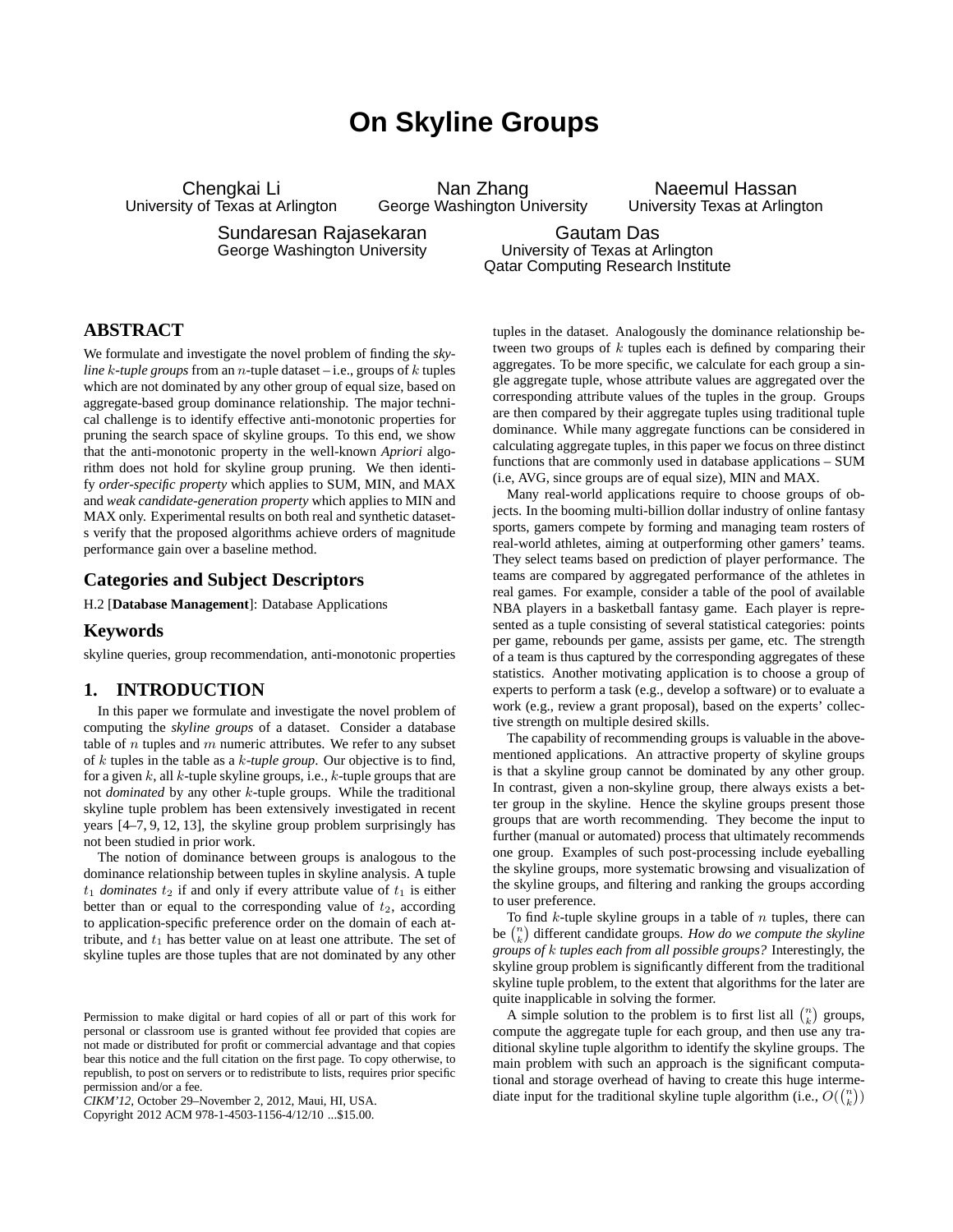for an  $n$ -tuple input dataset). The skyline group problem also has another idiosyncrasy that is not shared by the skyline tuple problem. For certain aggregate functions, specifically MAX and MIN, even the output size – i.e., the number of skyline groups produced – while significantly smaller that  $\binom{n}{k}$ , may be nevertheless too large to explicitly compute and store. To address these two problems, we develop novel techniques, namely *output compression*, *input pruning*, and *search space pruning*.

For MAX and MIN aggregates, we observe that numerous groups may share the same aggregate tuple. Our approach to compressing output is to list the distinct aggregate tuples, each representing possibly many skyline groups, but also provide enough additional information so that the actual skyline groups can be reconstructed if required. Interestingly, there is a difference between MIN and MAX in this regard: while the compression for MIN is relatively efficient, the compression for MAX requires solution to the NP-Hard Set Cover Problem (which fortunately is not a real issue in practice, as we shall show in the paper).

Our approach to input pruning is to filter input tuples and significantly reduce input size to the search of skyline groups. Our main observation is that if a tuple  $t$  is dominated by  $k$  or more tuples in the original table, then we can safely exclude  $t$  from the input without influencing the distinct aggregate tuples found at the end. We also find that for MAX, we can safely exclude any non-skylinetuple from the input without influencing the results.

Our final ideas (perhaps, technically the most sophisticated of the paper) are on search space pruning. Instead of enumerating each and every k-tuple combination, we exclude from consideration a large number of combinations. To enable such candidate pruning, we identify two properties inspired by the anti-monotonic property in the well-known *Apriori* algorithm for frequent itemset mining [1]. However, it is important to emphasize here that the anti-monotonic property in Apriori *does not hold* for skyline groups defined by SUM, MIN or MAX. More specifically, a subset of a skyline group may not necessarily be a skyline group itself. Thus, a significant part of our technical contribution is the identification of alternate anti-monotonic properties which serve our algorithms. In particular, we identify (a) *Order-Specific Anti-Monotonic Property*, a generic property that applies to SUM, MIN and MAX, and (b) *Weak Candidate-Generation Property* which applies to MIN and MAX but not SUM. Based on the two properties, we develop algorithms to compute skyline groups. These algorithms iteratively generate larger candidate groups from smaller ones and prune candidate groups by these properties. In particular, we develop a dynamic programming algorithm that leverages the orderspecific property and an iterative algorithm that leverages the weak candidate-generation property. Due to space limitations, we do not further discuss the algorithms and refer interested readers to the extended version of this paper [11].

## **2. RELATED WORK**

Skyline query has been intensively studied over the last decade. Kung et al. [8] first proposed in-memory algorithms to tackle the skyline problem. Börzsönyi et al. [4] was the original work that studied how to process skyline queries in database systems. Since then, this line of research includes proposals of improved algorithms [6, 7], progressive skyline computation [9, 12, 13], query optimization [5], and many variants of skyline queries.

With regard to the concept of skyline groups, the most related previous works are [3] and [14]. In [3] groups are defined by GROUP BY in SQL, while the groups in our work are formed by combinations of  $k$  tuples in a tuple set. Zhang et al. [14] studied set preferences where the preference relationships between  $k$ -subsets of tuples are based on features of  $k$ -subsets. The features are more general than numeric aggregate functions considered in our work. The preferences given on each individual feature form a partial order over the k-subsets instead of a total order by numeric values. Their general framework can model many different queries, including our skyline group problem. The optimization techniques for that framework, namely the *superpreference* and *M-relation* ideas, when instantiated for our specific problem, are essentially equivalent to input pruning in our solution as well as merging identical tuples. Hence such an instantiation is a baseline solution to our problem. However, the important search space pruning properties and output compression in Section 4 are specific to our problem and were not studied before. These ideas bring substantial performance improvement, as the comparison with the baseline in Section 5 shall demonstrate.

With regard to the problem of forming expert teams to solve tasks, the most related prior works are [10] and [2]. In [2] teams are ranked by a scoring function, while in our case groups are compared by skyline-based dominance relationship. In [10], instead of measuring how well teams match tasks, the focus was on measuring if the members in a team can effectively collaborate with each other, based on information from social networks.

#### **3. SKYLINE GROUP PROBLEM**

Consider a database table D of n tuples  $\{t_1, \ldots, t_n\}$  and m attributes  $A_1, \ldots, A_m$ . We refer to any subset of k tuples in the table, i.e.,  $G: \{t_{i1}, \ldots, t_{ik}\} \subseteq D$ , as a k-tuple group. Our objective is to find the skyline of  $k$ -tuple groups. In particular, whether a  $k$ -tuple group belongs to the skyline or not is determined by the comparison, i.e., the "dominance relationship", between this group and other  $k$ -tuple groups. The dominance test, when taking two groups  $G_1$  and  $G_2$  as input, produces one of three possible outputs –  $G_1$ dominates  $G_2$ ,  $G_2$  dominates  $G_1$ , or neither dominates the other. A k-tuple group is a *skyline* k*-tuple group*, or *skyline group* in short (without causing ambiguity), if and only if it is not dominated by any other  $k$ -tuple group in  $D$ .

More specifically, groups are compared by their aggregates. Each group is associated with an *aggregate vector*, i.e., an m-dimensional vector with the *i*-th element being an aggregate value of  $A_i$  over all  $k$  tuples in the group. The aggregate vectors can be computed by different aggregate functions. In this paper we focus on three commonly used aggregate functions: SUM (i.e, AVG, since groups are of equal size), MIN, and MAX. The aggregate vectors for two groups are compared according to the traditional tuple dominance relationship used in all existing work on skyline tuples. Such traditional tuple dominance relationship is defined according to certain application-specific preferences. In particular, such preferences are captured as a combination of total orders for all attributes, where each total order is defined over (all possible values of) an attribute, with "larger" values always preferred over "smaller" values. Hence, an aggregate vector  $v_1$  dominates  $v_2$  if and only if every attribute value of  $v_1$  is either larger than or equal to the corresponding value of  $v_2$  according to the preference order and  $v_1$  is larger than  $v_2$  on at least one attribute.

Table 1 depicts a 5-tuple, 2-attribute table which we shall use as a running example throughout this section. Figure 1 depicts the five tuples on a 2-dimensional plane defined by the two attributes. We consider the natural order of real numbers as the preference order for all attributes. For instance,  $t_2$  dominates  $t_5$  while neither  $t_2$  nor  $t<sub>3</sub>$  dominates each other. Table 2 shows a sample case of comparing two 3-tuple groups for each aggregate function. Figure 1 also shows the symbols corresponding to MIN and MAX aggregate vectors of skyline 2-tuple groups in the running example. For in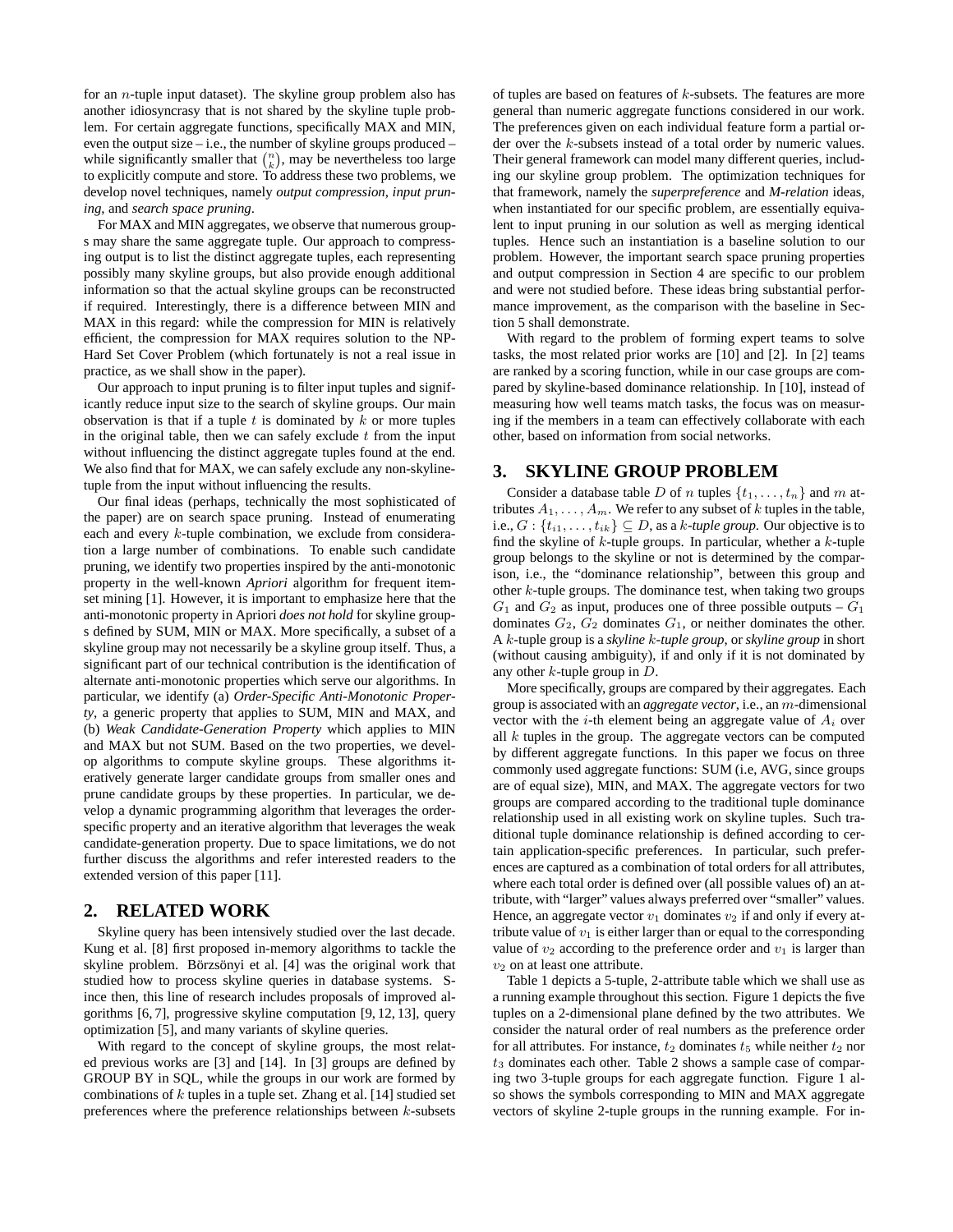stance, the skyline 2-tuple group under MAX function is  $\{t_1, t_2\}$ , with aggregate vector  $\langle 3, 3 \rangle$ . The aggregate vectors of skyline 2tuple groups under MIN are  $\langle 2, 1 \rangle$  (for group  $\{t_3, t_4\}$ ) and  $\langle 0, 2 \rangle$ (for groups  $\{t_2, t_4\}$ ,  $\{t_2, t_5\}$ ,  $\{t_4, t_5\}$ ).

|         | Aэ | t2                                            |  |
|---------|----|-----------------------------------------------|--|
| $t_{1}$ |    | O tuple                                       |  |
| $t_2$   |    | Ot <sub>4</sub><br>t5E<br>MAX skyline         |  |
| $t_3$   |    | aggr vector                                   |  |
| $t_4$   |    | Ot <sub>3</sub><br>MIN skyline<br>aggr vector |  |
| $t_{5}$ |    |                                               |  |

Table 1: Running Example Figure 1: Running Example in 2-d Space

| Tuples                                                                                                                                                                                                                                       | SUM | MAX                                             | МIN                             |
|----------------------------------------------------------------------------------------------------------------------------------------------------------------------------------------------------------------------------------------------|-----|-------------------------------------------------|---------------------------------|
| $\begin{array}{c c c c c c c} G & t_2\langle 0,3\rangle & t_3\langle 2,1\rangle & t_4\langle 2,2\rangle & \langle 4,6\rangle \\ G' & t_3\langle 2,1\rangle & t_4\langle 2,2\rangle & t_5\langle 0,2\rangle & \langle 4,5\rangle \end{array}$ |     | $\langle 2,3 \rangle$<br>$\langle 2, 2 \rangle$ | (0,1)<br>$\langle 0, 1 \rangle$ |
| Dominance Relationship                                                                                                                                                                                                                       |     | $G \succ G'$ $G \succ G'$ $G = G'$              |                                 |

Table 2: Examples of aggregate-based comparison

## **4. FINDING SKYLINE GROUPS**

In this section, we develop our main ideas for finding skyline groups. We start by considering a brute-force approach which first enumerates each possible combination of  $k$  tuples in the input table, computes the aggregate vector for each combination, and then invokes a traditional skyline-tuple-search algorithm to find all skyline groups. This approach has two main problems. One is its significant computational overhead, as the input size to the final step – i.e., skyline tuple search – is  $\binom{n}{k}$ , which can be extremely large. The other problem is actually on the seemingly natural strategy of listing all skyline groups as the output. The problem here is that, for certain aggregate functions (e.g., MAX and MIN), even the output size – i.e., the number of skyline groups produced – may be nevertheless too large to explicitly compute and store. Such a large output size not only leads to significant overhead in computing and storing skyline groups, but also makes post-processing (e.g., ranking and browsing of skyline groups) costly.

Another idea is to consider skyline tuples only. While seemingly intuitive, this idea will not work correctly in general. In particular, we have the following two observations:

- 1. A group solely consisting of skyline tuples may *not* be a skyline group. Consider group  $G = \{t_1, t_2\}$  in the running example. Note that both  $t_1$  and  $t_2$  are skyline tuples. Nonetheless, with SUM function, G is dominated by  $G' = \{t_3, t_4\}$ , as  $SUM(G) = \langle 3, 3 \rangle$ while  $SUM(G') = \langle 4, 3 \rangle$ . As such, G is not on the skyline.
- 2. A group containing non-skyline tuples could be a skyline group, even if there are skyline tuples which are not included in the group. Again consider the running example, this time with  $G =$  $\{t_4, t_5\}$  and MIN function. Note that  $t_5$  is not on the skyline as it is dominated by  $t_2$  and  $t_4$ . Nonetheless, G (with MIN(G) =  $(0, 2)$ ) is actually on the skyline, because the only other groups which can reach  $A_2 \geq 2$  in the aggregate vector are  $\{t_2, t_4\}$  and  $\{t_2, t_5\}$ , both of which yield an aggregate vector of  $\langle 0, 2 \rangle$ , the same as  $MIN(G)$ . Thus, G is on the skyline despite containing a non-skyline tuple.

To address these challenges, we develop several techniques, namely *output compression*, *input pruning*, and *search space pruning*. We start with developing an *output compression* technique that significantly reduces the output size when the number of skyline groups is large, thereby enabling more efficient downstream processes that consume the skyline groups. Then, we consider how to efficiently find skyline groups. In particular, we shall describe two main ideas. One is *input pruning* – i.e., filtering the input tuples to

significantly reduce the input size to the search of skyline groups. The other is *search space pruning* – i.e., instead of enumerating each and every k-tuple combination, we develop techniques to quickly exclude from consideration a large number of combinations. Note that the two types of pruning techniques are transparent to each other and therefore can be readily integrated.

## **4.1 Output Compression for MIN and MAX**

**Main Idea:** A key observation driving our design of output compression is that while the number of skyline groups may be large, many of these skyline groups share the same aggregate vector. Thus, our main idea for compressing skyline groups is to store not all skyline groups, but only the (much fewer) distinct skyline aggregate vectors (in short *skyline vector*) as well as one skyline group for each skyline vector.

Among the three aggregate functions we consider in the paper, i.e., SUM, MIN and MAX, the SUM function rarely, if ever, requires output compression. In the rest of the paper, we shall focus on the problem of finding all skyline k-tuple groups for SUM, and finding all distinct skyline vectors and their accompanying (sample) skyline groups for MIN and MAX. We use the term "skyline search" to refer to the process in solving the problem.

**Reconstructing all Skyline Groups for a Skyline Vector:** While the distinct skyline vectors and their accompanying (sample) skyline groups may suffice in many cases, a user may be willing to spend time on investigating all groups equivalent to a particular skyline vector, and to choose a group after factoring in her knowledge and preference. Thus, we now discuss how one can reconstruct all skyline groups from a given skyline vector, if required.

Consider MIN first. For a given MIN skyline vector  $v$ , the process is as simple as finding  $\Omega(v)$ , the set of all input tuples which dominate or are equal to  $v$ . The reason is as follows. Given any k-tuple subset of  $\Omega(v)$ , its aggregate vector either dominates or is equal to  $v$ , thus it must be a skyline group. On the other hand, any group which contains a tuple outside of  $\Omega(v)$  must have an aggregate vector dominated by  $v$ , and therefore cannot be in the skyline. The time complexity of a linear scan process in finding  $\Omega(v)$  is  $O(n)$ . Given  $\Omega(v)$ , the only additional step needed is to enumerate all k-tuple subsets of  $\Omega(v)$ .

For MAX, interestingly, the problem is much harder. To understand why, consider each tuple as a set consisting of all attributes for which the tuple reaches the same value as a MAX skyline vector. The problem is now transformed to finding all combination of k tuples such that the union of their corresponding sets is the universal set of all attributes  $-$  i.e., finding all set covers of size k. The NP-hardness of this problem directly follows from the NP-completeness of SET-COVER, seemingly indicating that MAX skyline groups should not be compressed.

Fortunately, despite of the theoretical intractability, finding all skyline groups matching a MAX skyline vector  $v$  is usually efficient in practice. This is mainly because the number of tuples that "hit" the MAX attribute values in  $v - i.e.,$  the input size – is typically small. As such, even a brute-force enumeration can be efficient, as demonstrated by experimental results in Section 5.

#### **4.2 Input Pruning**

We now consider the pruning of input to skyline group searches, which is originally the set of all  $n$  tuples. An important observation is that if a tuple t is dominated by  $k$  or more tuples in the original table, then we can safely exclude  $t$  from the input without influencing the distinct skyline vectors found at the end. To understand why, suppose that a skyline group  $G$  contains a tuple  $t$  which is dominated by  $h(h \ge k)$  tuples. There is always an input tuple  $t'$  which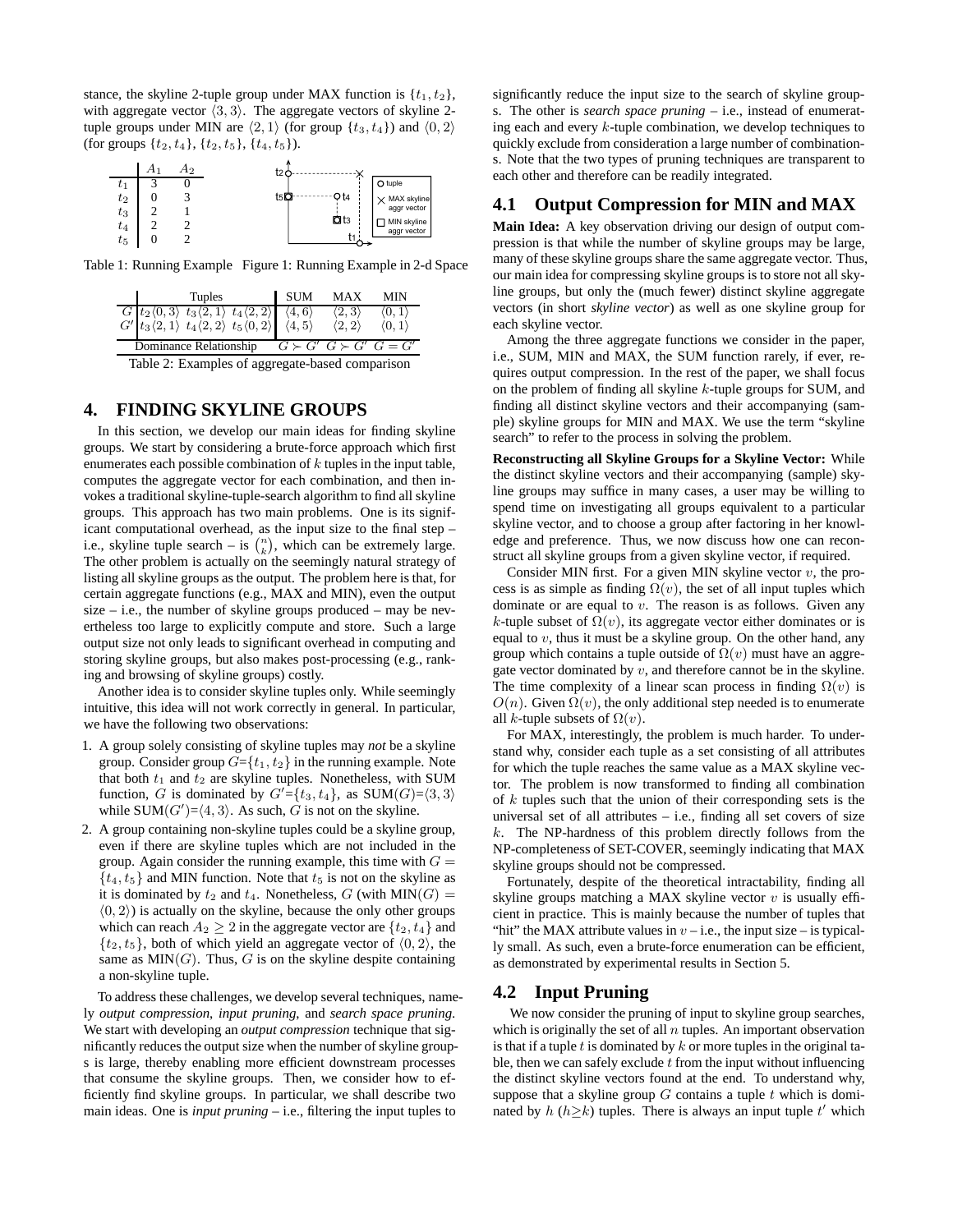dominates  $t$  and is not in  $G$ . Since  $t'$  dominates  $t$ , the number of tuples which dominate  $t'$  must be smaller than  $h$ . Note that if  $t'$  is still dominated by  $k$  or more tuples, we can repeat this process until finding  $t' \notin G$  that is dominated by less than k tuples. Now consider the construction of another group  $G'$  by replacing t in G with t'. For SUM, one can see that  $G'$  always dominates  $G$ , contradicting our assumption that  $G$  is a skyline group. Thus, no skyline group under SUM can contain any tuple dominated by  $k$  or more tuples.

For MIN and MAX, it is possible that the aggregate vectors of the above  $G'$  and  $G$  are exactly the same. Even in this case, we can still safely exclude  $t$  from the input without influencing the distinct skyline vectors. If there are other tuples in  $G$  which are dominated by  $k$  or more tuples, we can use the same process to remove them all and finally reach a group that (1) features the same aggregate vector as  $G$ , and (2) has no tuple dominated by  $k$  or more other tuples. Thus, we can safely remove all tuples with at least  $k$ dominators for all aggregate functions – i.e., SUM, MIN and MAX.

Another observation for input pruning is that, for MAX only, we can safely exclude any non-skyline tuple  $t$  from the input without influencing the skyline vectors. The reason can be explained as follows. Suppose that a skyline group  $G$  contains a non-skyline tuple t which is dominated by another skyline tuple t'. If  $t' \notin G$ , then we can replace t in G with  $t'$  to achieve the same (skyline) aggregate vector (because G is a skyline group). If  $t' \in G$ , we can remove  $t$  from  $G$  without changing the aggregate vector of  $G$ . In either way,  $t$  can be safely excluded from the input. By repeatedly replacing or removing non-skyline tuples in the above way, we will obtain a group of size at most  $k$  that is formed solely by skyline tuples.<sup>1</sup> Padding the group with arbitrary additional tuples to reach size  $k$  will result in a group of the same aggregate vector as  $G$ .

#### **4.3 Search Space Pruning: Anti-Monotonicity**

Our principal idea for search space pruning is to find and leverage a number of *anti-monotonic properties* for skyline search, in analogy to the Apriori algorithm for frequent itemset mining [1]. It is important to note that the anti-monotonic property in the Apriori algorithm  $-$  i.e., every subset of a group "of interest" (e.g., a group of frequent items or a skyline group) must also be "of interest" itself – does not hold for skyline search over SUM, MIN or MAX. In fact, two examples in Section 3 can serve as proof by contradiction, to demonstrate the inapplicability for SUM and MIN. Specifically, for SUM, skyline 2-tuple group  $\{t_3, t_4\}$  contains a non-skyline tuple  $t_3$ , i.e., a non-skyline 1-tuple group. For MIN, skyline group  $\{t_4, t_5\}$  contains a non-skyline tuple  $t_5$ . For MAX, the inapplicability can be easily observed from the fact that the set of all tuples is always a skyline n-tuple group, while many subsets of it are not on their corresponding skylines of equal group size.

#### *4.3.1 Order-Specific Anti-Monotonic Property*

Our first idea is to factor in an order of all tuples. To understand how, consider a skyline k-tuple group  $G_k$  which violates the Apriori property – i.e., a  $(k-1)$ -tuple subset of it,  $G_{k-1} \subseteq G_k$ , is not a skyline  $(k-1)$ -tuple group. We note for this case that all  $(k-1)$ -tuple groups which dominate  $G_{k-1}$  must contain tuple  $t_k = G_k \backslash G_{k-1}$ . To understand why, suppose that there exists a  $(k-1)$ -tuple group G' which dominates  $G_{k-1}$  but does not contain  $t_k$ . Then,  $G' \cup \{t_k\}$  would always dominate or equal  $G_k = G_{k-1} \cup \{t_k\}$ , contradicting the skyline assumption for  $G_k$ . One can see from this example that while a subset of a skyline group may not be on the skyline for the entire input table, it is always a skyline group over a subset of the input table – in particular,  $D \setminus \{t_k\}$  in the above example.

**Definition 1 Order-Specific Property** An aggregate function  $\mathcal{F}$ satisfies the *order-specific anti-monotonic property* if and only if  $\forall k$ , if a k-tuple group  $G_k$  with aggregate vector v (i.e.,  $v = \mathcal{F}(G_k)$ ) is a skyline group, then for each tuple t in  $G_k$ , there must exist a set of  $k - 1$  tuples  $G_{k-1} \subseteq D$  with  $t \notin G_{k-1}$ , such that (1)  $G_{k-1}$ is a skyline  $(k - 1)$ -tuple group over an input table  $D \setminus \{t\}$ , and (2)  $G_{k-1} \cup \{t\}$  is a skyline k-tuple group over the original input table D which satisfies  $\mathcal{F}(G_{k-1} \cup \{t\}) = v$ .

It may be puzzling where the "order" comes from – we note that it actually lies on the way search-space pruning can be done according to this anti-monotonic property: Consider an arbitrary order of all tuples in the input table, say  $\langle t_1, \ldots, t_n \rangle$ . For any  $r <$ n, if we know that an h-tuple group  $G_h$   $(h \leq r)$  is *not* a skyline group over  $\{t_1, \ldots, t_r\}$ , then we can safely prune from the search space all k-tuple groups whose intersection with  $\{t_1, \ldots, t_r\}$  is  $G_h$ – a reduction of the search space size by  $O((n-r)^{k-h})$ .

**Theorem 1** SUM, MIN and MAX satisfy the order-specific antimonotonic property.

To prune based on this order-specific property, one has to compute for every  $h \in [k, n - k]$  the aggregate vectors of all skyline 1, 2, ...,  $\min(k, h)$ -tuple groups over the first h tuples (according to the order), because any of these groups may grow into a skyline  $k$ -tuple group when latter tuples (again, according to the order) are brought into consideration. Given a large  $n$ , the order-specific pruning process may incur a significant overhead. To address this, we consider an order-free anti-monotonic property as follows.

#### *4.3.2 Weak Candidate-Generation Property*

The main idea is that, instead of requiring *every*  $(k - 1)$ -tuple subset of a skyline k-tuple group to be a skyline  $(k-1)$ -tuple group (as in the Apriori property), we consider the following property which only requires *at least one* subset to be on the skyline.

**Definition 2 (Weak Candidate-Generation Property)** An aggregate function F satisfies the *weak candidate-generation property* if and only if,  $\forall k$  and for any aggregate vector  $v_k$  of a skyline ktuple group, there must exist an aggregate vector  $v_{k-1}$  for a skyline  $(k - 1)$ -tuple group, such that for any  $(k - 1)$ -tuple group  $G_{k-1}$ which reaches  $v_{k-1}$  (i.e.,  $\mathcal{F}(G_{k-1}) = v_{k-1}$ ), there must exist an input tuple  $t \notin G_{k-1}$  which makes  $G_{k-1} \cup \{t\}$  a skyline k-tuple group that reaches v (i.e.,  $\mathcal{F}(G_{k-1} \cup \{t\}) = v$ ).

An intuitive way to understand the definition is to consider the case where every skyline group has a distinct aggregate vector. In this case, the weak anti-monotonic property holds when every skyline k-tuple group has at least one (k−1)-tuple subset being a skyline  $(k-1)$ -tuple group. The property is clearly "weaker" than the classic (Apriori) anti-monotonic property when being used for pruning, in the sense that it allows more candidate sets to be generated than directly (and mistakenly) applying the classic property.

**Theorem 2** MIN and MAX satisfy the weak candidate-generation property, while SUM does not satisfy the property.

#### **5. EXPERIMENTS**

In this section we provide a partial presentation of our experimental results. We refer interested readers to the extended version [11] for more details and results.

**Datasets**: We collected 512 tuples of NBA players who had played in the 2009 regular season. The tuple of each player has

<sup>&</sup>lt;sup>1</sup>Note that if the resulting group has size smaller than  $k$ , then it (and thus  $G$ ) reaches the maximum values on all attributes. If there are fewer than  $k$  skyline tuples in the input, then we can immediately conclude that any skyline  $k$ -tuple group must reach the maximum values on all attributes.